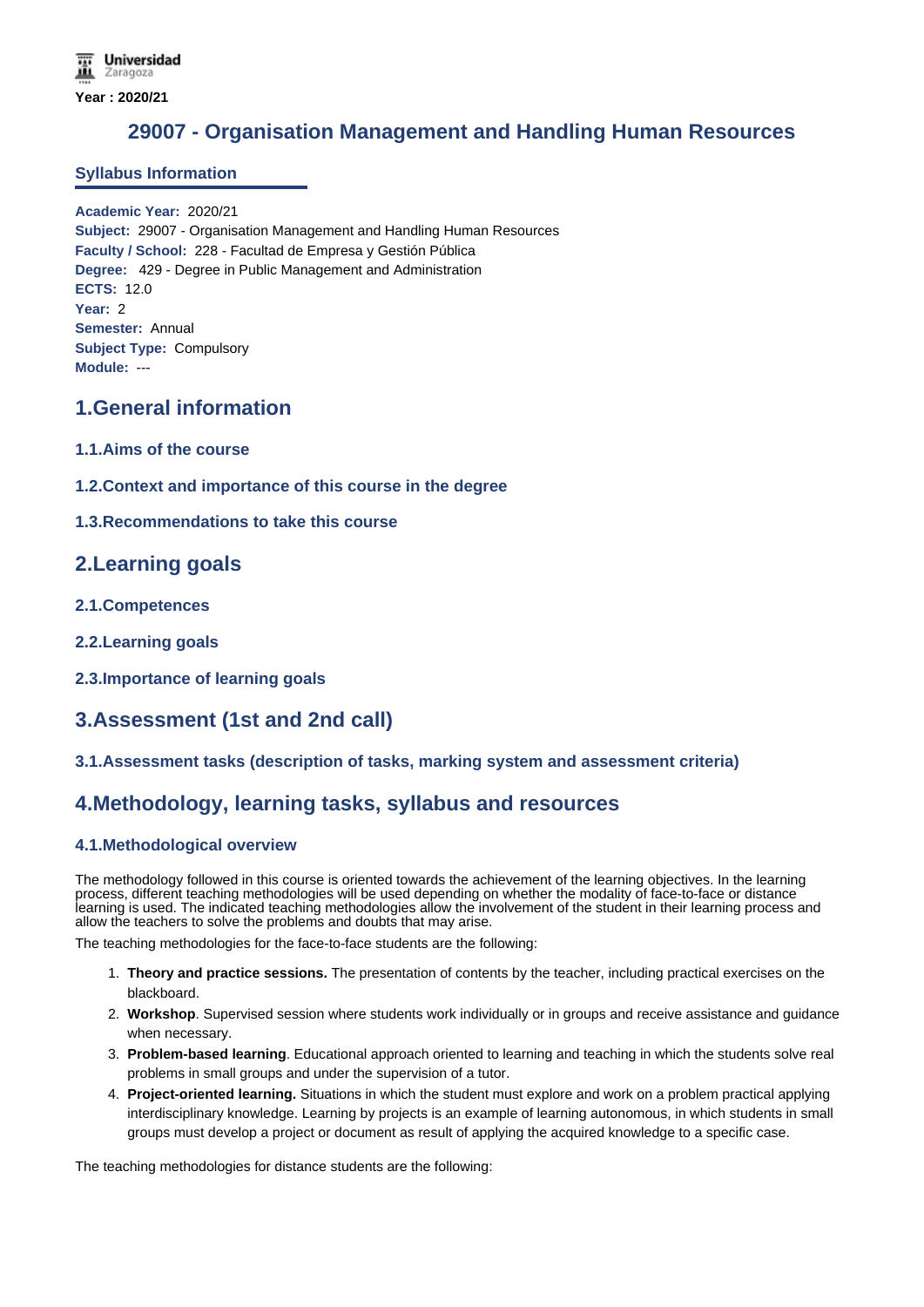- 1. **The study materials prepared by the faculty**, which will consist, for each of topic that make up the course, of at least one didactic guide for the preparation of the theoretical contents, the elaboration of the continuous assessment tests, the offer of training activities on the Moodle platform (discussion forums, tasks, wikis...) and evaluation systems.
- 2. **Workshop.** Supervised session where students work individually or in groups and receive assistance and guidance when necessary.
- 3. **Problem-based learning.** Educational approach oriented to learning and teaching in which the students solve real problems in small groups and under the supervision of a tutor.
- 4. **Project-oriented learning.** Situations in which the student must explore and work on a problem practical applying interdisciplinary knowledge. Learning by projects is an example of learning autonomous, in which students in small groups must develop a project or document as result of applying the acquired knowledge to a specific case.

#### **4.2.Learning tasks**

This course is organized as follows:

#### **A. Training activities for the face-to-face students:**

**Teaching sessions.** This part consists on the 40% of the workload of this course. It includes the interaction of students with teaching teams through:

- Lectures. The teacher or external experts explain the contents to the students.
- Practice sessions.
- Practical exercises, problems and cases solved by the students.
- Assignments.
- Face-to-face tutorials, in which specific orientations will be offered on the different topics, additional contents for a deeper study of the course, tips for a better approach to the course and assessment tasks.

**Autonomous work.** This part consists on the 60% of the workload of this course. It includes:

- The individual study of the topics proposed by the teaching staff.
- The preparation of team and individual assignments. Preparation of activities to present or hand in in the practice sessions or assessment sessions.
- Mandatory readings.
- Autonomous work on the practical activities proposed by the teacher in the continuous assessment.
- Assessment tasks and exams.

#### **B. Training activities for distance students:**

**Distance learning activities.** This part consists on the 20% of the workload of this course. It includes the interaction of students with teaching teams through:

- Working sessions with Zoom and Google Meet Videoconferencing platforms that allow classes, lectures and expository techniques to be carried out through the internet. In addition, it allows all the participants to share the desktop, so they can see the screen e.g. presentations, software, etc.
- Face-to-face/online tutorials, in which specific orientations will be offered on the different topics, additional contents for a deeper study of the course, tips for a better approach to the course and assessment tasks.
- Virtual work in networks or activities on the Moodle platform. Collaborative work that starts from a virtual space (Teaching Digital Ring, specifically Moodle platform), designed by the teacher and of restricted access, in which documents can be shared to work on them simultaneously and new ones can be added. It also contains the classes and lectures, both theoretical and virtual practical activities. It also allows the student to communicate in a synchronous and asynchronous manner, and participate in all the discussions.

**Autonomous work training activities.** This part consists on the 80% of the workload of this course. It includes:

- The individual study of the topics proposed by the teaching staff.
- The preparation of team and individual assignments. Preparation of activities to present or hand in in the practice sessions or assessment sessions.
- Mandatory readings.
- Autonomous work on the practical activities proposed by the teacher in the continuous assessment.
- Assessment tasks and exams.

### **4.3.Syllabus**

This course will address the following topics: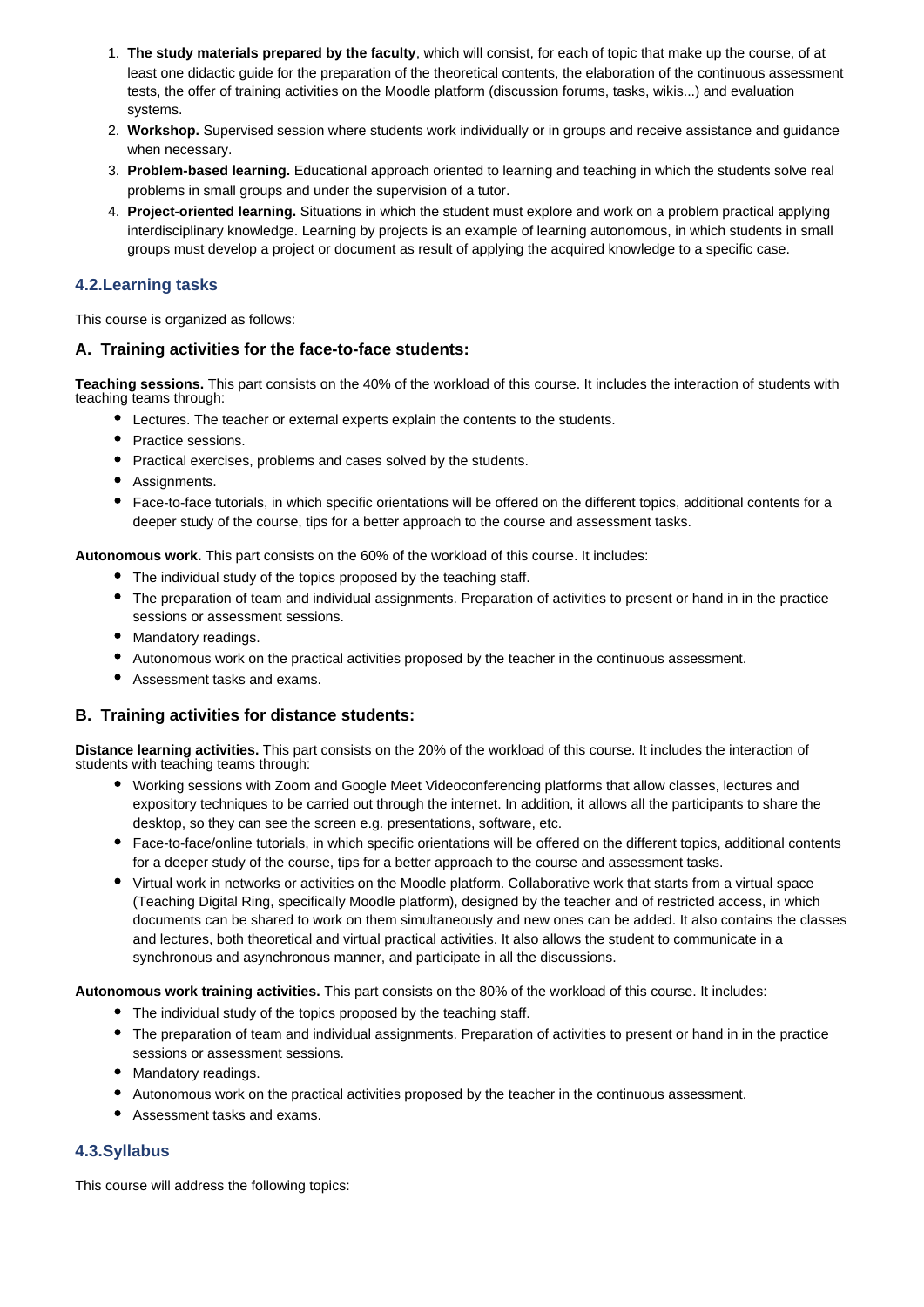# **FIRST SEMESTER**

### **Part I. Economy and Organizations**

**Topic 1. Conceptual introduction: Economy, Organization, and Business**

**Topic 2. Organization elements**

**Topic 3. Organization problems in a primitive economy**

**Topic 4. Organizational systems**

## **Part II. Management Introduction**

**Topic 5. Administration system**

**Topic 6. Planning**

## **Part III. Supplementary Tools**

**Topic 7. Decision making**

**Topic 8. Temporal planning**

## **Part IV. Running Organizations**

**Topic 9. Real company: internal analysis**

**Topic 10. Environment: external analysis**

**Topic 11. The Market**

**Topic 12. Business creation and development**

# **SECOND SEMESTER Part V. Keys of a good Management**

**Topic 13. Organization, management and control**

**Topic 14. The objectives and scorecard**

**Topic 15. Motivation and incentives**

**Topic 16. The coordination problem**

### **Part VI. Management theories: evolution**

**Topic 17. Schools and theories of the organization**

**Topic 18. The evolution to quality**

**Topic 19. Strategic management of human resources**

### **Part VII. Handling Human Resources**

**Topic 20 The people management**

- **Topic 21. Analysis of jobs**
- **Topic 22. Planning human resources**
- **Topic 23. Recruitment and selection**
- **Topic 24. The training process**

**Topic 25. Rating jobs**

**Topic 26. Performance rating**

**Topic 27. The remuneration system**

#### **4.4.Course planning and calendar**

Further information concerning the timetable, classroom, office hours, assessment dates and other details regarding this course will be provided on the first day of class or please refer to the Facultad de Empresa y Gestión Pública website and